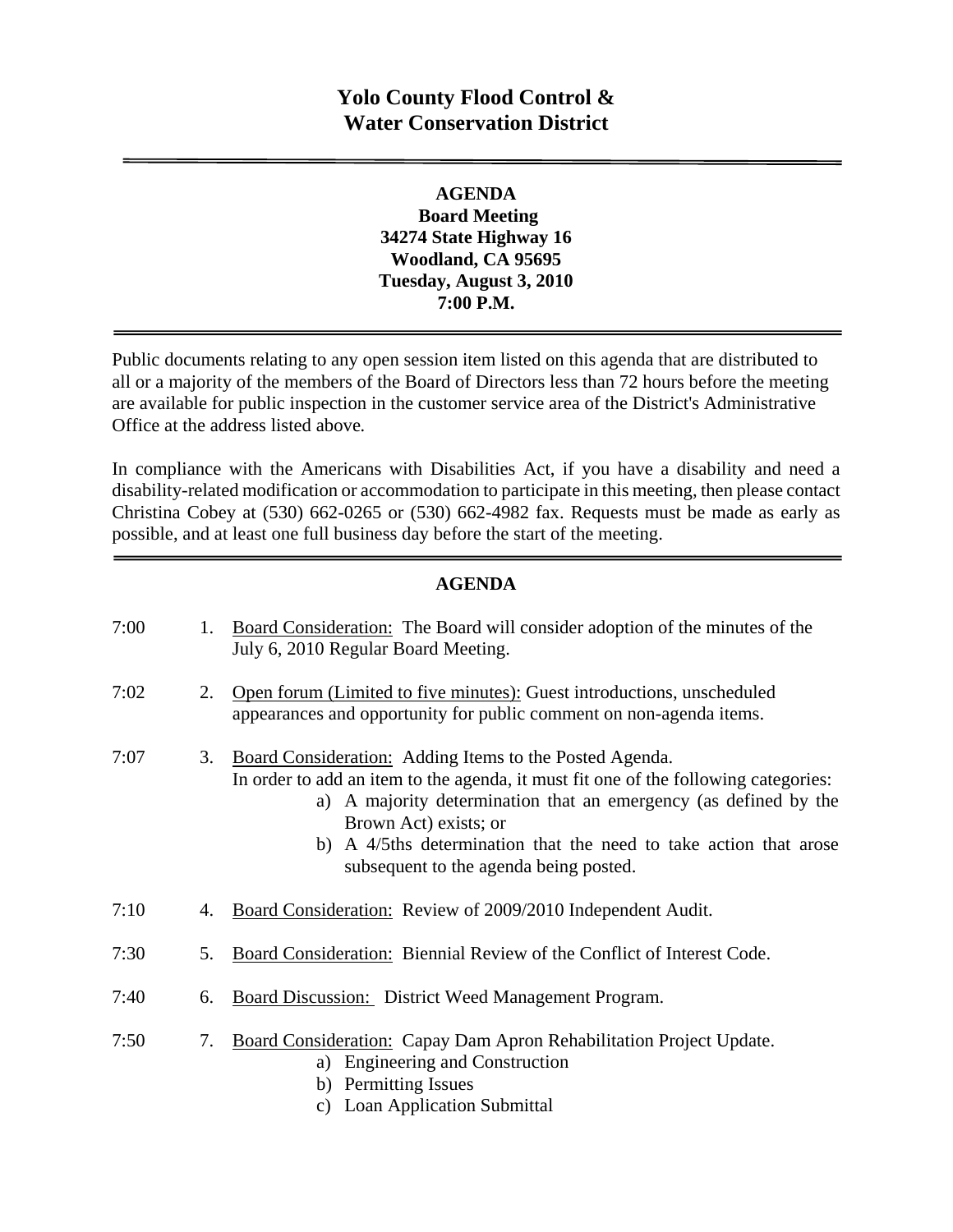| 8:00 | 8. | Directors' Reports: Each member of the Board will have the opportunity to report<br>on meetings and conferences attended during the prior month on behalf of the<br>District.                                                                                             |
|------|----|---------------------------------------------------------------------------------------------------------------------------------------------------------------------------------------------------------------------------------------------------------------------------|
| 8:05 | 9. | Attorney's Report: The District's attorney will report on the following:<br>a) Current legal and legislative activities.                                                                                                                                                  |
| 8:15 |    | 10. General Manager's Report: The Board will receive a report from the General<br>Manager or designated representatives regarding current general activities and<br>projects of the District.<br>a) General Activities<br>b) Operations, Maintenance and Water Conditions |
| 8:25 |    | 11. General Discussion: Opportunity for Board members to ask questions for<br>clarification, provide information to staff, request staff to report back on a<br>matter, or direct staff to place a matter on a subsequent agenda.                                         |
| 8:28 |    | 12. Board Consideration: The Board will consider the approval and the payments of                                                                                                                                                                                         |

- bills.
- 8:30 13. Adjourn

The public may address the Board concerning an agenda item either before or during the Board's consideration of that agenda item. Public comment on items within the Board's jurisdiction is welcome, subject to reasonable time limits for each speaker. Upon request, agenda items may be moved up to accommodate those in attendance wishing to address that item. Times listed for consideration of agenda items are approximate only. The Board may consider any agenda item at any time during the Board meeting.

I declare that the foregoing agenda was posted at the office of the Yolo County Flood Control and Water Conservation District, 34274 State Highway 16, Woodland, CA on July 30, 2010.

By: \_\_\_\_\_\_\_\_\_\_\_\_\_\_\_\_\_\_\_\_\_\_\_\_\_\_\_\_\_\_\_\_\_\_\_\_\_

Christina Cobey, Administrative Assistant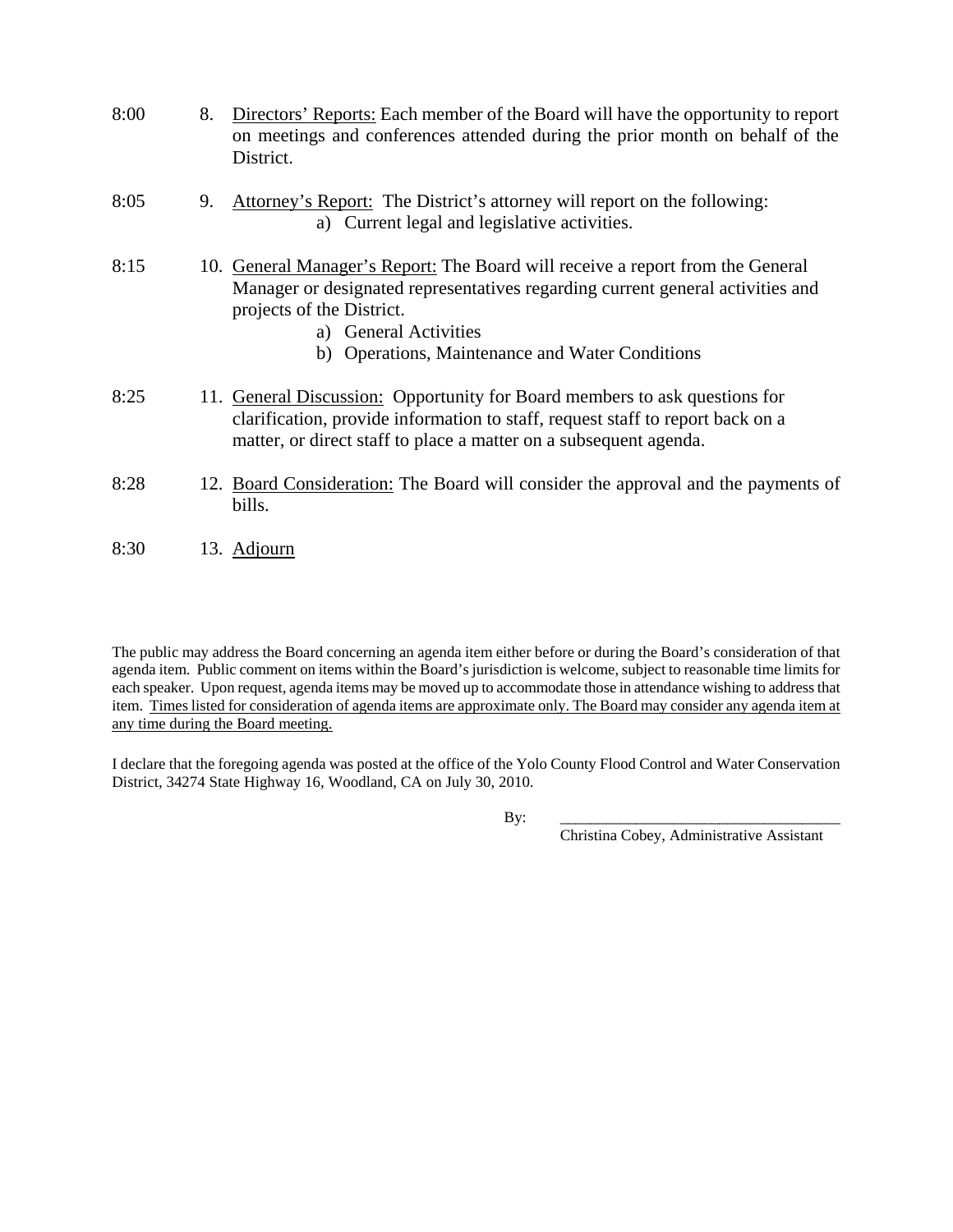

**FLOOD CONTROL & WATER CONSERVATION DISTRICT** 

## **BOARD MEETING MINUTES Tuesday, August 3, 2010, 7:00 PM**

**YCFCWCD Offices 34274 State Highway 16** 

The regular meeting of the Board of Directors of the Yolo County Flood Control and Water Conservation District was held at 7:00 p.m. on Tuesday, August 3, 2010, at its regular place of business, 34274 State Highway 16, Woodland, California. Chair Brice convened the meeting. In attendance were:

District Board Ann Brice, Chair Bruce Rominger, Vice Chair Jim Mayer Ron Tadlock Erik Vink

District Staff Tim O'Halloran, General Manager Christy Barton, Assistant General Manager Mike Horgan, Engineer Stefan Lorenzato, Environmental Program Manager Jen Reed, Project Manger Max Stevenson, Water Resources Associate Paul Bartkiewicz, Legal Counsel

Members of the Public Duane Chamberlain Erica Pastor, Mann, Urrutia, Nelson CPAs & Associates Dave Pratt Don Rominger Bob Schneider

## **1. BOARD CONSIDERATION: Approval of Minutes**

**M/S/C** approved the minutes of the July 6, 2010 Regular Board Meeting as modified.

# **2. OPEN FORUM**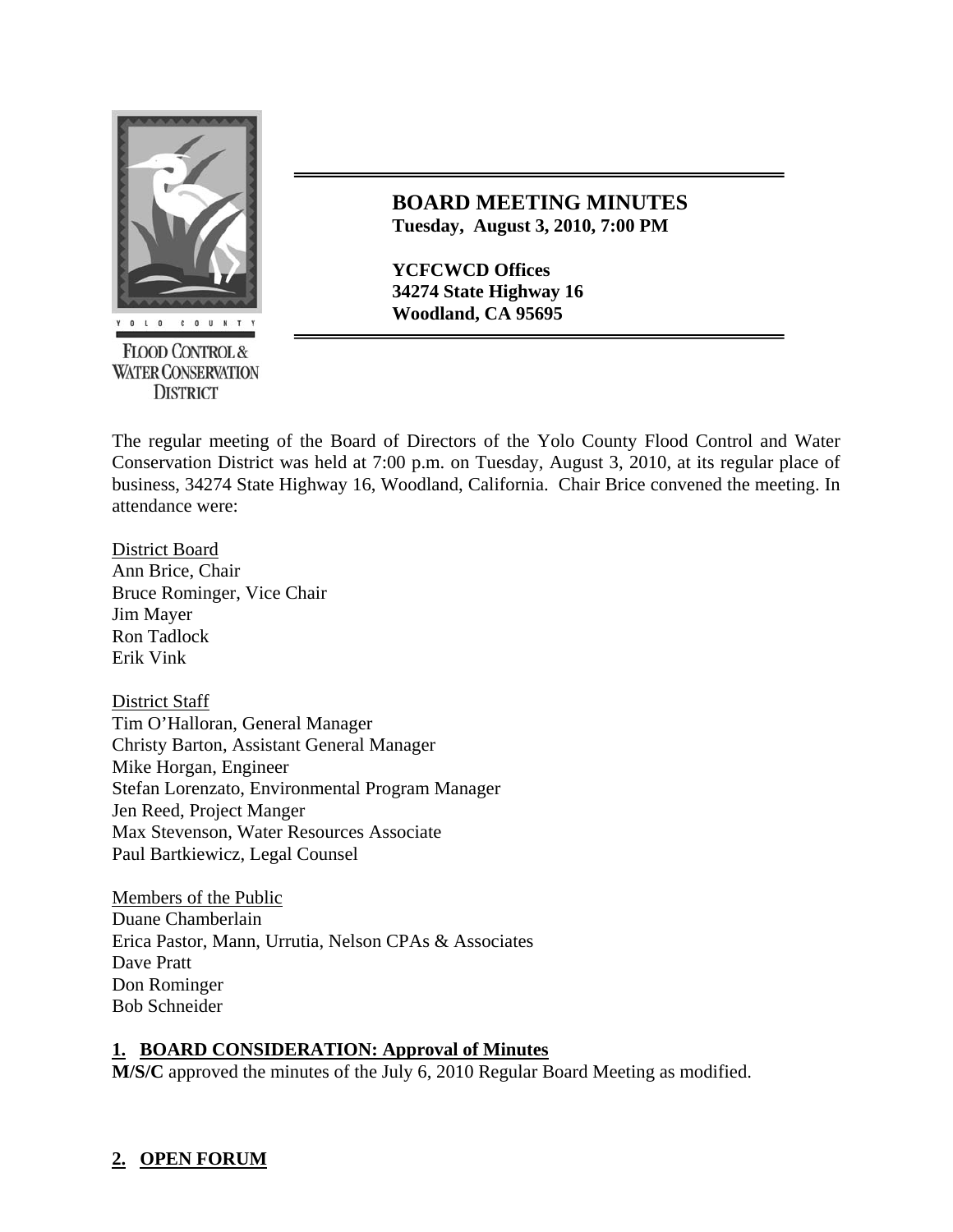None

## **3. BOARD CONSEDITERATION: Adding Items to the Posted Agenda**

Assistant General Manager Barton reported that Yolo County is requiring a Board resolution to accompany the annual submittal of Special Assessments to Yolo County for collection on the property tax roll. She became aware of this change in policy on Monday, August 2, 2010, while preparing to submit the required forms to the Yolo County Tax Collector's office.

**M/S/C (5/5 vote)** after a determination that the need to take action that arose subsequent to the agenda being posted, approved adding the following item to the agenda – Board Consideration: Resolution Authorizing Collection of Charges on the Tax Roll. This became item 5a.

## **4. BOARD CONSIDERATION: Review of 2009/2010 Independent Audit**

General Manager O'Halloran introduced Senior Manager Pastor, Mann, Urrutia, Nelson CPAs & Associates, to review the 2009/2010 Independent Audit and answer questions, as needed.

Pastor complemented the District for the organization of the documents by Financial Supervisor McGriff, which made for an efficient audit. Pastor reviewed the requirements of an Independent Audit and the highlights of the District's audit. She reported that the District had been issued an unqualified opinion as the result of the 2009/2010 independent audit. Additionally, Pastor noted the following:

 Significant findings or adjustments - No issues were noted. Prior year's audit recommendations - All have been implemented. Management letter - No significant or material issues were noted. A finding was made that vacation hours are being accrued in excess of a District policy.

Pastor reported the audit went very smoothly and expressed her thank you to O'Halloran and McGriff for their cooperation and assistance.

Board member Vink reported that the Finance Committee had reviewed the draft audit report.

Board member Mayer complemented staff stating it is a substantial accomplishment to get such a clean audit report.

**M/S/C** accepted the 2009/2010 Independent Audit for filing.

O'Halloran provided the Board with a draft memo, which would change the policy dealing with the accrual of vacation time, to review. He stated he would like to review the proposed change with employees prior to implementing the change in policy.

## **5. BOARD CONSIDERATION: Biennial Review of the Conflict of Interest Code**

Legal Counsel Bartkiewicz reported he had reviewed the District's Conflict of Interest Code. Although it meets the legal criteria as is, he suggested these changes: (1) that the allowed value for a gift be raised to match current legal limits; (2) that gifts from a source doing business or likely to do business with the District be included within the personal income reporting category; and (3) that the code be reformatted as a stand-alone document rather than a resolution.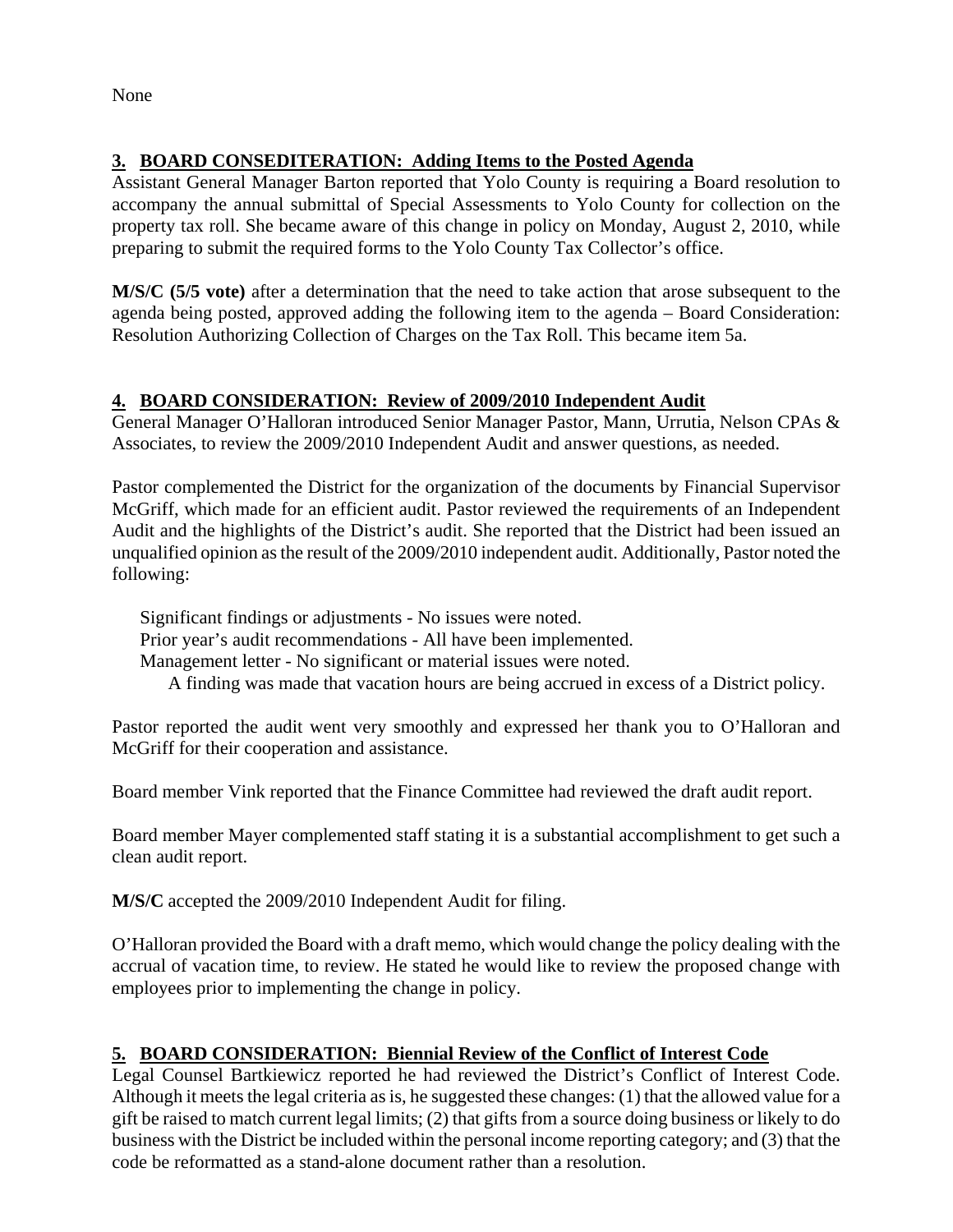**M/S/C** adopted a modified Conflict of Interest Code consistent with Legal Counsel Bartkiewicz's recommendations.

Bartkiewicz will modify to the Code as approved and return it to the District. The District will forward a copy of the modified Code to Yolo County with confirmation that the biennial review has been completed.

#### **5a. BOARD CONSIDERATION: Resolution Authorizing Collection of Charges on the Tax Roll**

Assistant General Manager Barton reported on the two Special Assessments that are provided annually to Yolo County Tax Collector's office for collection with property taxes. To protect itself regarding charges being added to a property tax bill, Yolo County is requiring a resolution from the Board confirming the charges are legal and complies with Proposition 218, and indemnifying Yolo County in the event the charge is contested. In the future, this resolution will be a standard item brought to the Board every year to authorize adding the Special Assessment charges to the property tax roll.

**M/S/C** adopted Resolution 10.08 requesting collection of charges on tax roll by the following vote:

 Ayes: Directors Brice, Mayer, Rominger, Tadlock & Vink Noes: None Absent: None

#### **6. BOARD CONSIDERATION: District Weed Management Program**

General Manager O'Halloran reported that this item is a follow-up to an Open Session item at the July Board meeting, at which Don Rominger complained regarding the presence of a species of Primrose on the District's canal banks. O'Halloran met with Field Supervisor Espinoza and Water Resources Technician Hunt, who is overseeing the weed control program, to identify the plant. O'Halloran met with Rominger on site and the area was sprayed to remove the plant. Rominger noted that there appear to be areas that were missed and need to be sprayed again.

O'Halloran reported the plant is a native and not listed as any type of weed. He expressed concern that removal of one established plant could create a niche available for a less desirable plant to become established. He reported that Hunt is in the process of developing a draft policy for vegetation management on the canals. The District plans to develop a list of plants, to be provided to landowners, that identifies plants that have been approved for use on the District's canals. Complaints regarding plants on the canals will need to be investigated, identifying and assessing the impact of the particular plant of concern.

O'Halloran will have Hunt prepare a presentation for a Board meeting, but first O'Halloran would like to arrange for the Board to visit the revegetated University Canal to review that project and answer questions. If three or more Directors would be interested in such a tour, O'Halloran will arrange for a Special Board meeting to provide that tour.

Environmental Program Manager Lorenzato reminded the Board that the District has a grant to help with the development of a Vegetation Management Plan and to provide plants to encourage landowners to use for their areas. He noted the District is trying to dovetail its planning with the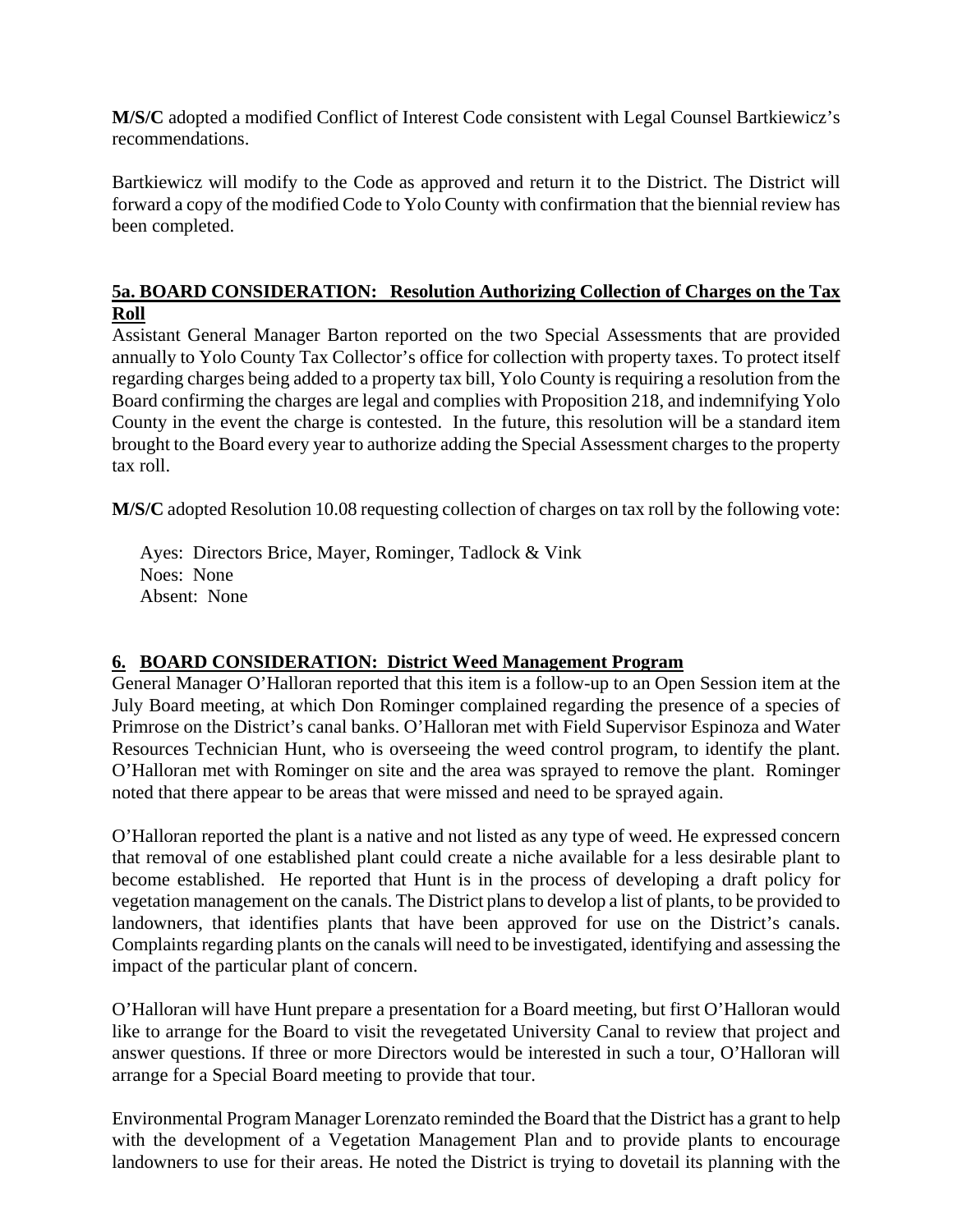Natural Resources Heritage Program in Yolo County.

Bob Schneider noted that a number of areas that the District had been sprayed to remove arundo are showing some regrowth.

Lorenzato reported on the 2-year arundo removal project, which uses a contractor for the applications. The difficulty is the timing of the spraying. A post-kill management plan is being developed and reviewed.

#### **7. BOARD CONSIDERATION: Capay Dam Apron Rehabilitation Project Update**

Environmental Program Manager Lorenzato reported on three areas of the Project -- engineering and construction, permitting, and financing.

 Engineering and Construction -- The construction contract has been signed with the notice to proceed issued last week. The contractor has been very responsive and a preconstruction meeting with Stantec, Steelhead and other interested parties, such as the landowners, has been scheduled. The pre-construction meeting will be an all day meeting and include review of already known change orders, such as relocating the area for disposal of the material. Issues related to the Triple Creek Farms easement agreement are being completed. September 1, 2010 is the date to start mobilization with September 13, 2010 being the day water will be shut off at the dams.

 Permitting Issues – The District has two mitigation purchase agreements by which the District will purchase mitigation credits related to the project's potential impacts to open water and to the long-horned elderberry beetle. The amendment the District requested to its 1600 permit has been approved. The amendment corrects the location of the downstream structure, which removes potential impact to riparian habitat. Regarding the needed Caltrans encroachment permit, the District has been informed it is in the mail.

 Financing -- The State Water Resources Control Board (SWRCB) approved the \$4.4 million application making the District eligible for the state loan program. SWRCB staff will now begin working on a contract in coordination with the District staff to submit a contract to the District Board for consideration. The loan program is a reimbursement program with the loan to be repaid over 28 years after the first withdrawal. The rate will be one half of the rate of the most recent General Obligation bond issued prior to the execution of the contract.

General Manager O'Halloran reported that Project Manager Reed has been working very hard on the financing issues. Chair Brice congratulated Reed and Lorenzato for all their hard work on the Project. Reed thanked Legal Counsel Bartkiewicz and Horowitz for their assistance regarding the financial issues.

Director Rominger reported that the Infrastructure Committee had met and reviewed the Project Change Orders and the Construction Management contract.

#### **8. DIRECTORS' REPORTS**

Director Tadlock reported he and General Manager O'Halloran had met with David Guy, Northern California Water Association (NCWA), to discuss the District's issues with NCWA. Guy reported there are going to be a number of changes made within NCWA. Tadlock suggested the District give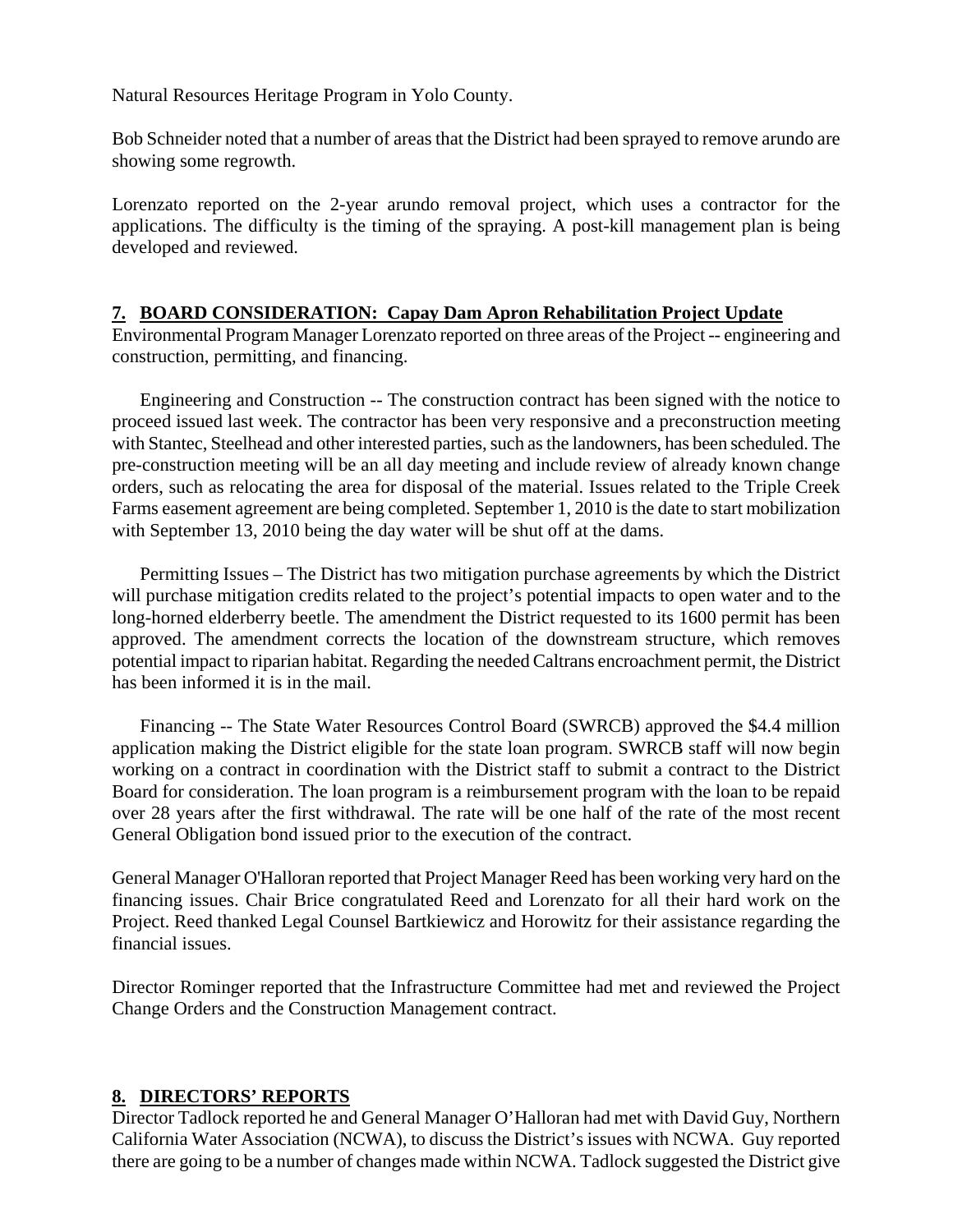NCWA some time, then see what changes are made and how NCWA's priorities mesh with those of the District.

General Manager O'Halloran reported on a NCWA meeting today that included both managers and attorneys. He thought the discussion was constructive.

## **9. ATTORNEY'S REPORT**

Legal Counsel Bartkiewicz reported on the Delta Vision Plan, which is likely to recommend increased flows to the Delta, reallocation of water from the Sacramento Valley to Delta uses, and assessment of fees or taxes for water use within and upstream of the Delta, and in the export areas. On July 21, 2010, the SWRCB made available a draft Flow Criteria for the Delta (Flow Report) for comment. Bartkiewicz has worked with NCWA to submit comments on behalf of the District and other NCWA members. That Flow Report was adopted today. It recommends much higher flows in the Delta without any scientific analysis of the impact. The Flow Report's preamble states that the SWRCB was directed by the State Legislature to develop criteria to protect Delta fisheries without considering other beneficial uses of water. That means there was no attempt to balance various needs or demands on water. Bartkiewicz noted that MBK will be analyzing the impact of the recommendations.

Bartkiewicz stated it is expected that the Delta Stewardship Council could incorporate the flow criteria from the Flow Report into the Delta Flow Plan, without any analysis of water supply and other impacts. The water community will have to do the analysis and determine the impacts and bring the information forward. The proposed flows are unsustainable, and would put the system in a virtual drought condition on an annual basis. Bartkiewicz is working with NCWA, ACWA, and the export interests to provide technical analyses of these issues. The Flow Report suggests water needed for the Delta would come from upstream sources.

Bartkiewicz reminded the Board that the SWRCB Decision 1641 included a determination that Cache Creek is not connected to the Sacramento River when flow releases were required to meet Delta water quality standards, so there should be no requirements placed on the District to make water supplies available for the Delta. His office will continue to reinforce that issue.

Bartkiewicz reported that fees will be another issue in the Delta and upstream. The Governor and some members of the Legislature want to increase fees in order to fund all costs for the CA Department of Fish and Game, the Department of Water Resources, the SWRCB and other state agencies. AB 2092 (currently pending in the Legislature) would require the Delta Stewardship Council to develop a financing plan (including fees on water use) to pay for implementation of the Delta Plan.

Director Tadlock questioned who would be considered Delta water users who would be required to pay fees. That appears to be an open question, including whether fees would be assessed against private groundwater pumpers.

Bartkiewicz reported on the recently-published UC Berkeley Goldman School of Public Policy and Analysis Project Paper (Goldman Paper) that recommends that the State pass legislation requiring all water providers to assess a consumption-based fee or tax on municipal and industrial water bills as a public goods charge in order to pay for their water-related costs to implement regional water management plans. Although agricultural water use was not included in the Goldman Paper,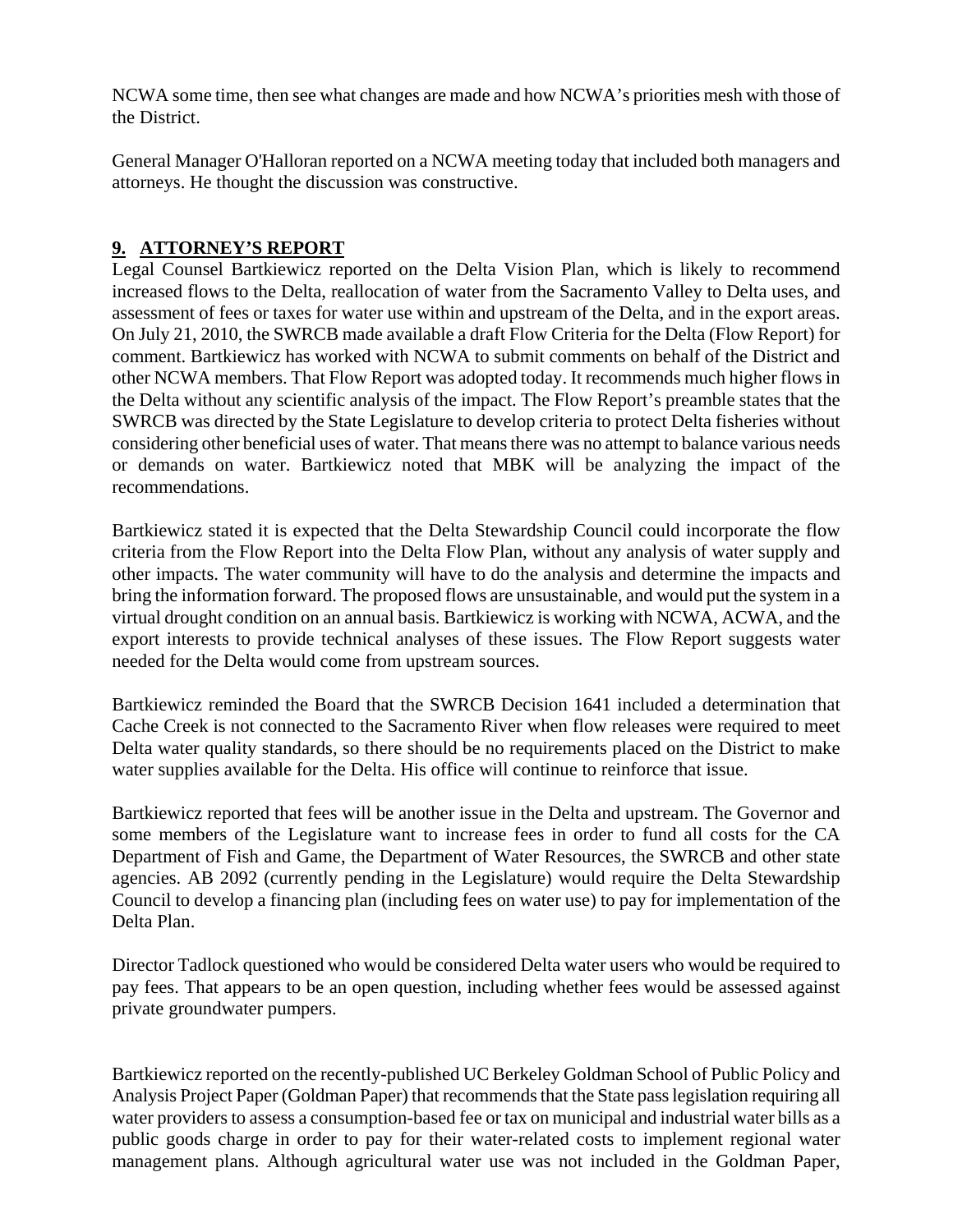extending the requirements to agricultural water providers might be an obvious next step.

Bartkiewicz also reported on SB 565 (Pavley), a modified version of legislation previously submitted and defeated three times. This bill would not only increase- fines and penalties associated with reporting water use to the SWRCB, but also would authorize the SWRCB to make any water diverter conduct and pay for any study needed, as determined by the SWRCB. This could have substantial cost impacts on water users.

Bartkiewicz reported that long-time Sacramento Valley water attorney Anne Schneider has passed away. He commented on Anne's achievements and professional career, and expressed his condolences to Bob Schneider and his family.

#### **10. GENERAL MANAGER'S REPORT**

General Manager O'Halloran reported that the District had just completed a month of peak demand on the system. That means there were some waiting lists in effect during the month. He reported taking Supervisor Chamberlain on a tour of the system showing him areas with capacity problems.

O'Halloran provided the Board and those present with a memo regarding water sales, which he then reviewed. Although water sales are up, the hydroelectric sales are down and the impact on the District's budget is a revenue shortfall estimated at \$150,000. The Finance Committee will be meeting after the end of the season to reevaluate the budget.

O'Halloran reported that the United States Geological Service (USGS), which operates and maintains gauges at numerous locations for the District, has made some recent adjustments to the tables and readings which are of some concern. Staff will be meeting with USGS at the Cache Creek Dam to discuss issues associated with the gauges and rating tables.

## **11. GENERAL DISCUSSION**

None

## **12. BOARD CONSIDERATION: Payment of Bills**

**M/S/C** approval for the following claim(s) for payment:

Yolo County Flood Control Checks: # 44452-44463